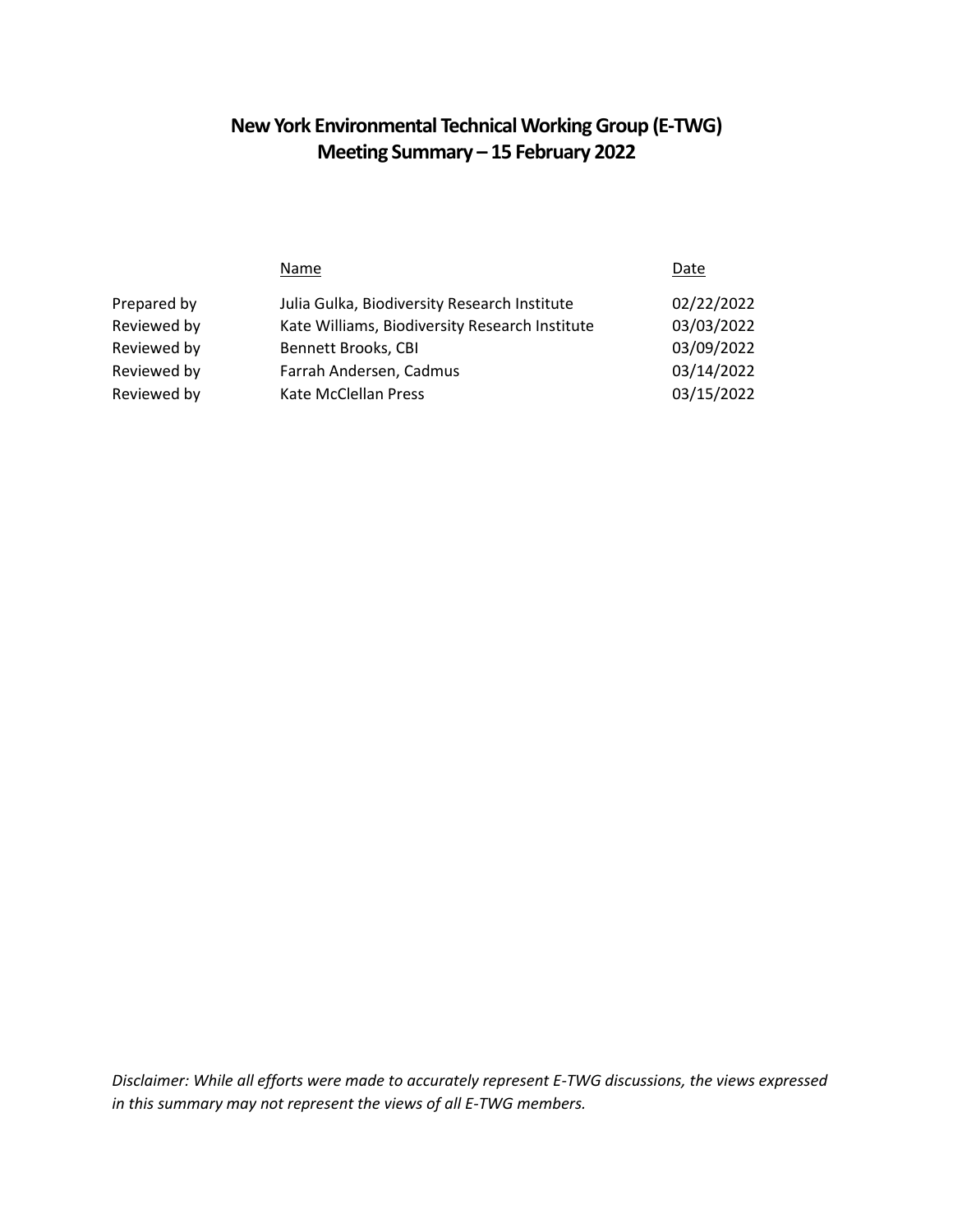# Background

As part of New York State's efforts to responsibly develop offshore wind energy, the New York State Energy Research and Development Authority (NYSERDA) convened the Environmental Technical Working Group (E-TWG) in 2018 to provide input to the state<sup>1</sup>. The fifteenth E-TWG meeting was held via video conference on 15 February, 2022. Twenty-three representatives from 22 member organizations participated (Appendix A).

This summary is intended to capture the key points of discussion and action items identified during the meeting and is loosely organized according to the structure of the meeting agenda (Appendix B). Opinions are not attributed to specific E-TWG members unless there is a clear reason to do so. For topics where there were differences of opinion among E-TWG members, this summary identifies areas of agreement as well as the different perspectives offered during meeting discussions.

# Action Items

- Support staff will compile topics from breakout group discussions on coordination across lease areas (see summary below) for additional input from E-TWG members. NYSERDA will consider potential avenues and mechanisms for implementing such coordination.
- NYSERDA and support staff will continue moving forward on Specialist Committee efforts, including planning the 2022 State of the Science Workshop, which will be held July 26-28. There is an open call for abstracts and symposium proposals due March 14.

## Introduction

 $\overline{a}$ 

Bennett Brooks (Consensus Building Institute) and Kate Williams (Biodiversity Research Institute) provided a brief introduction. New representatives to the E-TWG include Zack Cockrum (National Wildlife Federation). It was also noted that Jillian Liner (Audubon New York) has left the E-TWG with no immediate replacement. The focus of this meeting was to discuss potential topics for coordination among leaseholders in the New York Bight as well as provide a brief update on the regional synthesis Specialist Committee and other E-TWG activities.

# Coordination Among Leaseholders in the New York Bight

Kate McClellan Press (NYSERDA) provided a brief introduction, noting that E-TWG members had identified the importance of this topic in late 2021. E-TWG members were split into breakout groups to brainstorm environmental topics for which coordination among leaseholders in the New York Bight will be important in relation to: 1) general/regional research, 2) project-specific monitoring, 3) mitigation (including avoidance, minimization etc.), and 4) data standardization and management. The discussions centered on brainstorming ideas only; prioritization among coordination needs will be discussed at a subsequent E-TWG meeting. During discussions, E-TWG members noted that accelerated timelines for New York Bight development will be occurring as compared to previous leases, so coordination may be particularly useful given this accelerated context (and not only for environmental considerations). The following themes emerged from breakout group discussions:

<sup>&</sup>lt;sup>1</sup> For meeting agendas, summaries, and presentations, see: [http://nyetwg.com/e](http://nyetwg.com/)-twg-meeting-archive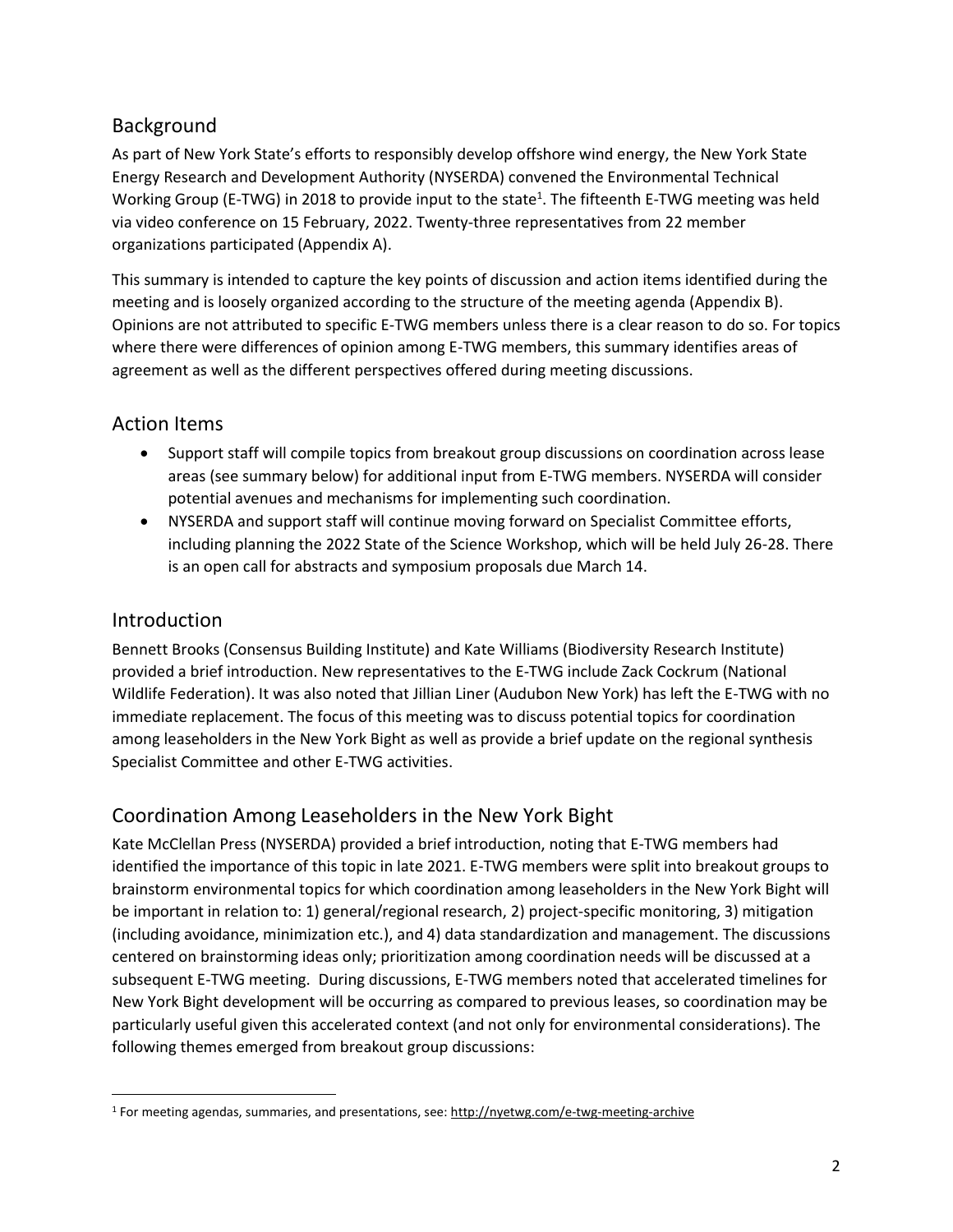## Coordination of Research

E-TWG members suggested the following around coordination of research activities across lease areas:

- **Data collection efforts** should be coordinated, and large-scale data collection would be particularly beneficial for highly mobile species. Specific data collection activities that were noted for potential coordination (though not an exhaustive list) included passive acoustic gliders, fish acoustic telemetry, and avian surveys. Such coordination could include:
	- o **Baseline monitoring to support submission of Construction and Operations Plans.** This may be easier to coordinate than post-construction monitoring given federal permitting processes (e.g., as timelines for projects may diverge over time).
	- o **Pre- and post-construction monitoring to detect effects**. This could include approaches such as sharing control sites, consistent data collection across sites, or identification of particular locations for research that may be representative across lease areas.
	- o **Consistency in sensors deployed on turbines** to ensure compatibility across projects.
- **Hosting outside research on turbines and in project areas** should be coordinated to address accessibility and safety considerations.
- **Coordination among leaseholders could help to maximize efficiency in data collection across resources**, including targeting and adjusting study methodologies to help answer questions across taxa (e.g., consider if fish research methodology could be changed slightly in order to also collect samples to aid in seabird diet research).
- **Coordination could utilize and build upon existing regional efforts**, including forums and monitoring efforts and networks (e.g., NOAA passive acoustic monitoring, NERACOOS, MERACOOS, DOE, and RWSE) as well as existing materials.

### Coordination of Mitigation Efforts

Important mitigation-related topics for coordination among leaseholders were suggested to include:

- **Measuring take** (e.g., avian collisions) using standard approaches.
- **Time of year restrictions** for certain activities in relation to high priority species, utilizing and coordinating based on existing avoidance/mitigation plans that include these types of restrictions.
- **Common cable corridors** to reduce disruption onshore and offshore.
- **Commitments to net-positive impacts** including using common frameworks and the kinds of offsets or level of compensation.
- **Vessel activities and equipment use** (especially in adjacent leases) to minimize potential effects.
- **Constructability,** including understanding the interactions between structure types, installation techniques, site characteristics, and project timelines with mitigation needs.
- **Real-time communication** (particularly for North Atlantic right whales), including technology and protocol development.

#### Data Standardization and Transparency

E-TWG members suggested that leaseholders could coordinate on:

• **Standardized study design protocols, guidelines, and metrics** for monitoring and research for all taxa (including acoustics, benthic and pelagic habitat, artificial reef effects, highly mobile species, hydrodynamics, etc.). It would be helpful to identify appropriate monitoring approaches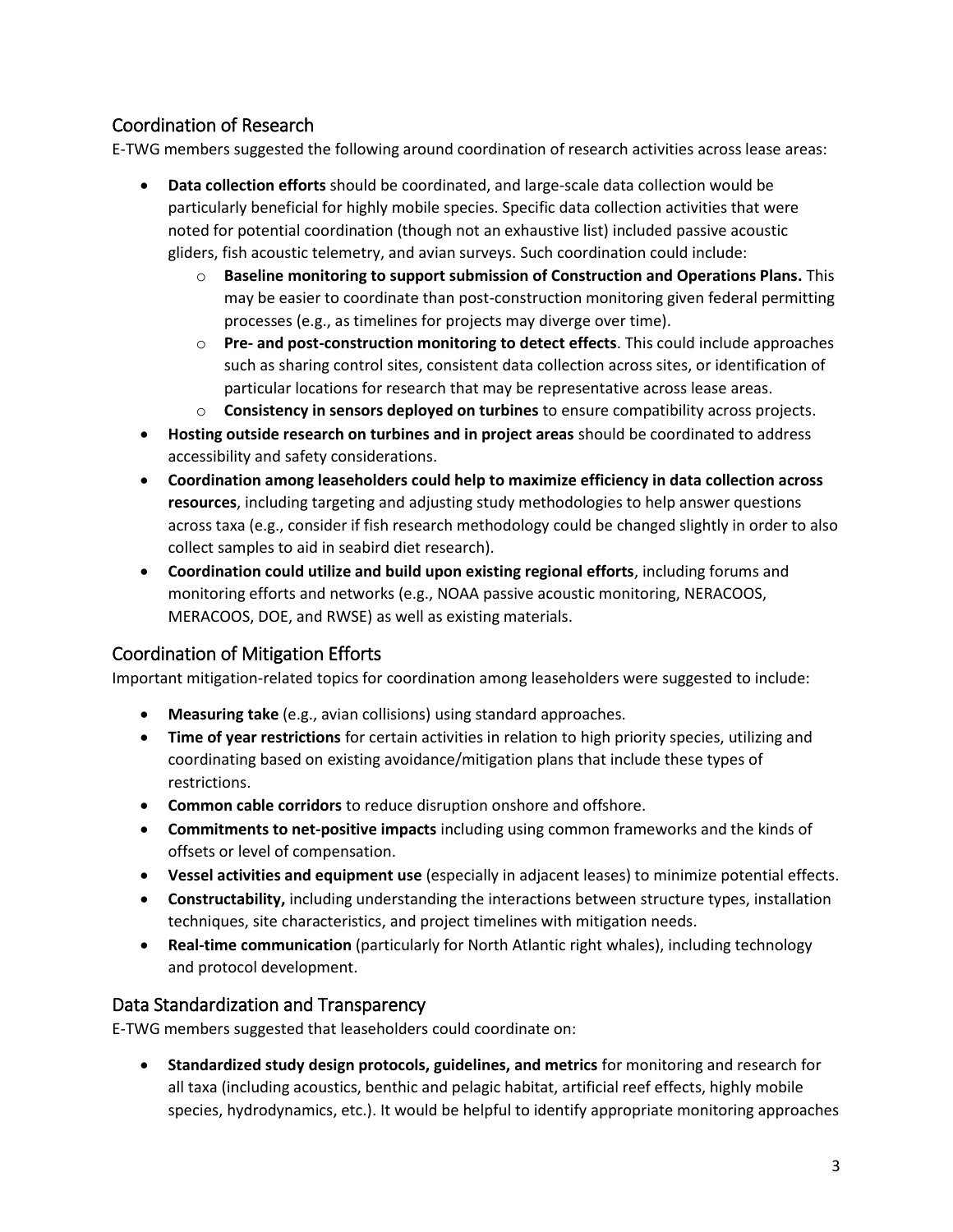for each taxon. Standard data collection, even on different timelines, can be jointly analyzed to help answer regional research questions. It was also suggested that it would be important to consider interplay between guidelines and permitting requirements to ensure that data collection is fulfilling both research objectives and legal requirements.

- **Public access to data**, including the use of existing databases or development of a larger data warehouse (as needed). Standardization of metadata and high usability can help to ensure data is publicly available in a way that fits all needs.
- **Collection of climate and environmental covariate data** alongside wildlife information to help incorporate climate change into our understanding of potential impacts.
- **Visualization of spatial metadata for ongoing research**, including the spatial and temporal extent of ongoing research projects (including research conducted by offshore wind developers).

**It was also noted that coordination would be required across developers, state and federal agencies, academics and others,** including contractors conducting research, to avoid duplication of efforts and aid in data integration. **Standardized language in requests for proposals and contracts** could help to ensure consistency in data collection and reporting.

### Challenges with Cross-lease Coordination

E-TWG members recognized several challenges that will need to be addressed in order for successful coordination to occur among leaseholders. These include:

- **Differences in project timelines.** Flexibility in coordination approaches is needed given that data collection will be happening on different schedules between lease areas.
- **Importance of developing effective mechanisms for implementation of coordination**, as from previous experience coordination across leaseholders has been challenging. Themes related to implementation included the need for greater funding, openness to new ways of conducting work and flexibility in monitoring processes to account for varied priorities between sites.
- **Necessity of considering new approaches for data collection and analysis**, including automated methods, to answer research questions and ensure worker safety.
- **Resources needed for regional data management and analysis.** Project-level data can feed into larger efforts if properly coordinated, but it is important to determine who conducts and pays for the management and regional analysis of data.
- **The difference between regional and site-specific monitoring** may need further clarification, given that site-specific monitoring should be conducted and coordinated in ways that contribute to regional efforts.

### Final Considerations

E-TWG members noted that it will be important to:

- **Make connections to broader regional efforts**, including the Regional Wildlife Science Entity and Project WOW.
- **Build from existing materials and data**, including previous workshops around coordinated data collection (e.g., Passive Acoustic Monitoring Workshop, Rutgers Workshop).
- **Take a long-term holistic view** across projects and taxonomic groups, as well as consider activities outside of project footprints.
- **Pursue stakeholder engagement** via an iterative and transparent process.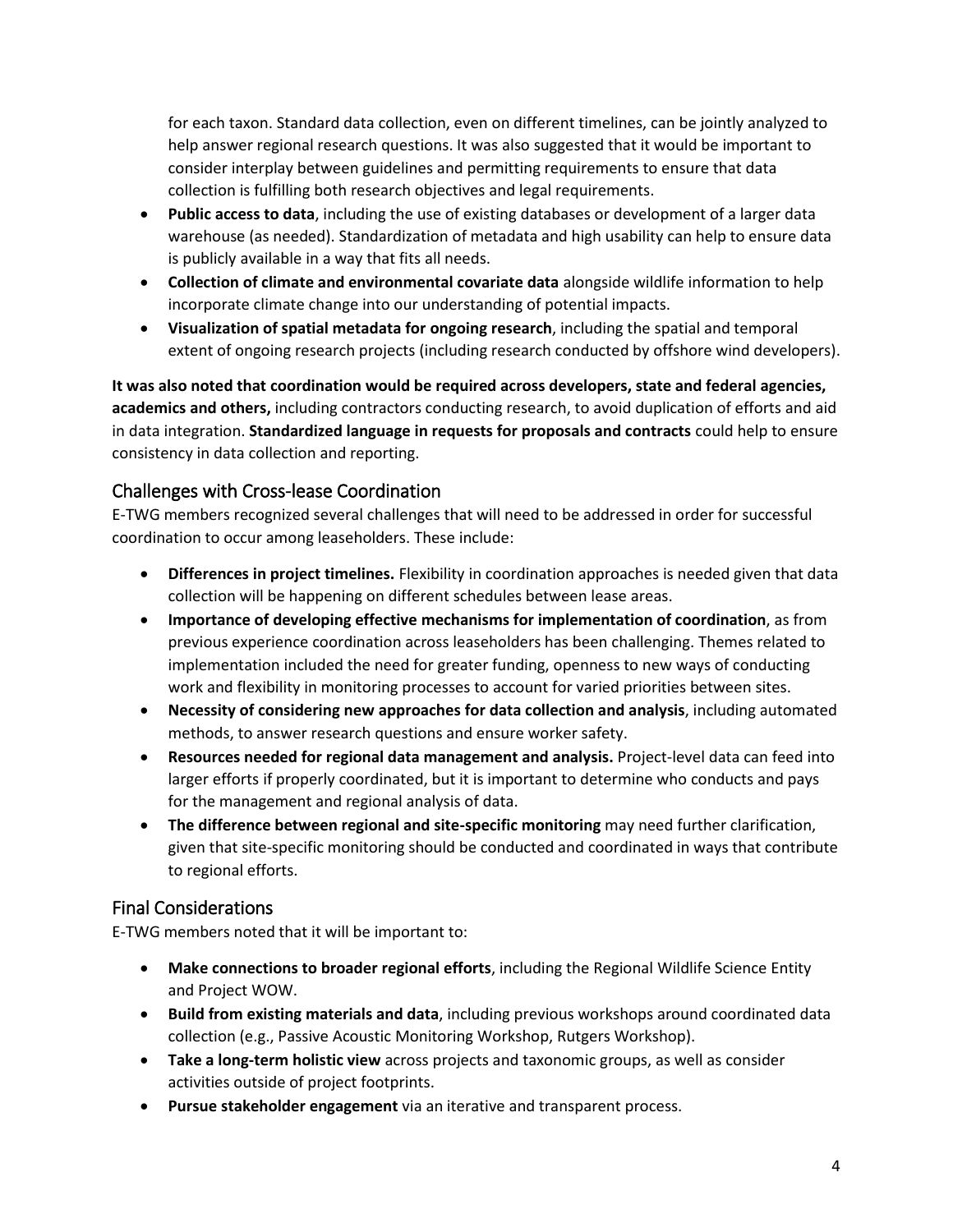# Update on Regional Synthesis Workgroup Effort

Kate McClellan Press provided a brief update on the regional synthesis workgroup effort, which had its first meeting in December 2020. Workgroup participants include members of the E-TWG, the Regional Wildlife Science Entity, Project WOW (which is being led by Duke University and funded by DOE and BOEM), and other scientists and potential end users. The end products for the workgroup will include 1) a database of research needs and data gaps identified from existing sources, and 2) interim guidance for conducting regional-scale research. Given limited resources, Emily Shumchenia will continue to participate in the workgroup but will step back from co-chairing it. The workgroup will proceed under the auspices of the E-TWG to meet shorter-term needs and provide products that can be used by the RWSE subcommittees and others. NYSERDA and support staff continue to work closely with the RWSE to ensure that the products from this effort provide added value for regional efforts moving forward. E-TWG members voiced no specific questions or concerns regarding the approach.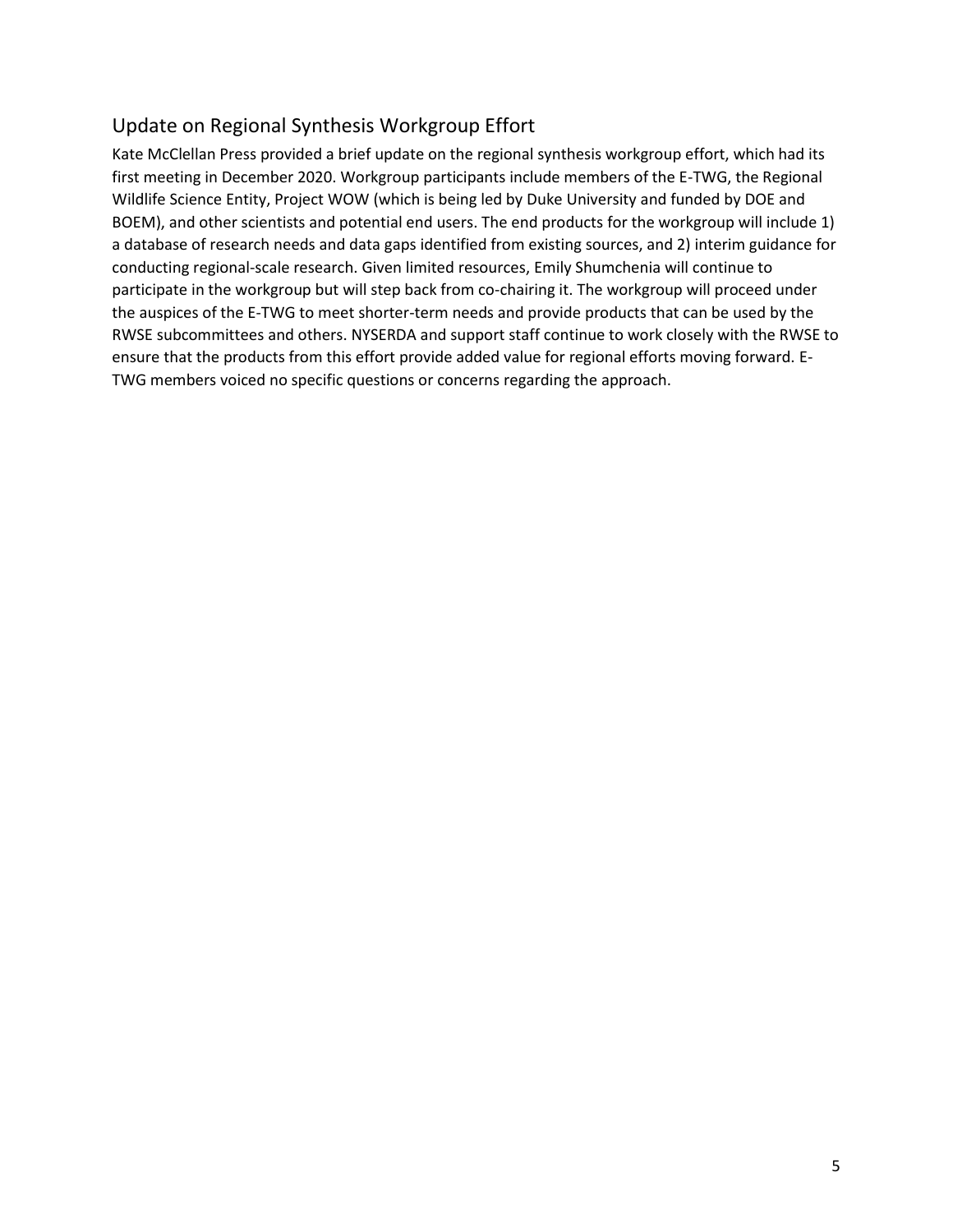| <b>Point of Contact</b>     | Organization                             | <b>Stakeholder Type</b>   | Role           |
|-----------------------------|------------------------------------------|---------------------------|----------------|
| <b>Kate McClellan Press</b> | <b>NYSERDA</b>                           | <b>State Government</b>   | Convener/chair |
| Lisa Bonacci-Sullivan       | NY Dept. of Environmental Conservation   | <b>State Government</b>   | Observer       |
| Koen Broker                 | Shell Renewables and Energy Solutions    | Developer                 | Advisor        |
| Colleen Brust               | NJ Dept. of Environmental Protection     | <b>State Government</b>   | Observer       |
| Zack Cockrum                | <b>National Wildlife Federation</b>      | eNGO                      | Advisor        |
| David Cox                   | NC Wildlife Resources Commission         | <b>State Government</b>   | Observer       |
| Jennifer Daniels            | <b>Atlantic Shores Wind</b>              | Developer                 | Advisor        |
| Jennifer Dupont             | Equinor                                  | Developer                 | Advisor        |
| Michael Evans               | Ørsted                                   | Developer                 | Advisor        |
| Shilo Felton                | National Audubon Society                 | eNGO                      | Advisor        |
| Elizabeth Gowell            | Ørsted                                   | Developer                 | Advisor        |
| <b>Terra Haight</b>         | NY Dept. of State                        | <b>State Government</b>   | Observer       |
| Megan Hayes                 | <b>Atlantic Shores Wind</b>              | Developer                 | Advisor        |
| Francine Kershaw            | Natural Resources Defense Council        | eNGO                      | Advisor        |
| Atma Khalsa                 | Avangrid Renewables                      | Developer                 | Advisor        |
| Kira Lawrence               | NJ Board of Public Utilities             | <b>State Government</b>   | Observer       |
| Kristi Lieske               | DE Dept. of Natural Resources &          | <b>State Government</b>   | Observer       |
|                             | <b>Environmental Control</b>             |                           |                |
| Carl LoBue                  | The Nature Conservancy                   | eNGO                      | Advisor        |
| Anne Marie McShea           | Ocean Wind                               | Developer                 | Advisor        |
| Anita Murray                | Wildlife Conservation Society            | eNGO                      | Advisor        |
| Cynthia Pyc                 | Vineyard Wind                            | Developer                 | Advisor        |
| Renee Reilly                | NJ Dept. of Environmental Protection     | State                     | Observer       |
| Matt Robertson              | Vineyard Wind                            | Developer                 | Advisor        |
| Alison Verkade              | <b>National Marine Fisheries Service</b> | <b>Federal Government</b> | Observer       |
| Fred Zalcman                | New York Offshore Wind Alliance          | Non-partisan NGO          | Advisor        |

# Appendix A: List of Participants

#### **Support Staff**

Farrah Andersen (Cadmus Group) Morgan Brunbauer (NYSERDA) Bennett Brooks (Consensus Building Institute) Julia Gulka (Biodiversity Research Institute) Sherryll Huber (NYSERDA) Edward Jenkins (Biodiversity Research Institute) Kate Williams (Biodiversity Research Institute)